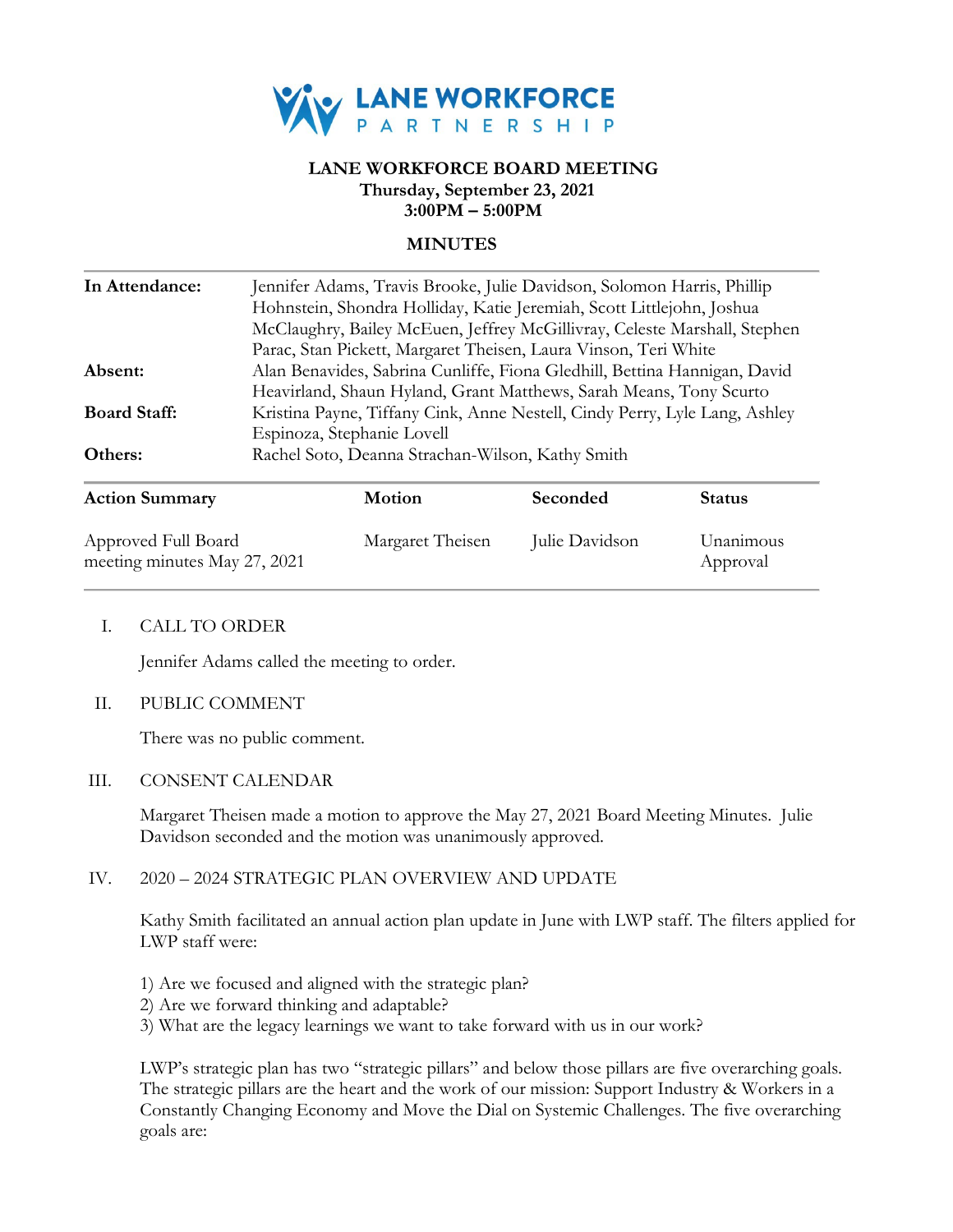- Prepare workers for self-sufficiency employment in a new and changing economy.
- Connect individuals to education, skill building and employment opportunities in occupations most impacted.
- Prepare our youth for employment.
- Catalyze community around DEI to expand workforce leadership and participation by all.
- Align strategic partnerships to expand collective capacity to address systemic workforce challenges.

Ms. Smith shared the draft action plan that staff generated in June which aligns with the two strategic pillars and the five overarching goals. Potential high value actions are listed under each goal.

In August, Ms. Smith met with the Lane Community Collaborative group and they identified the following as the top five:

- Partner to bring additional workforce funds into Lane County.
- Post-pandemic reconnecting industry-education partnerships.
- Expand rural youth reach.
- Create better awareness of how industry can engage youth.
- Create more earn and learn opportunities.

It was noted that even though the DEI components did not rise to the top five, DEI is the lens which we look through and is an integrated component of the work that LWP does. DEI is embedded in all our work.

Ms. Smith opened the floor for reactions, questions, etc. Scott Littlejohn expressed that DEI has become a political hot button and that it is possible we are excluding a percentage of the population because they do not feel involved. It feels like there is a hyper focus on marginalized communities but we have to remember that we are here to serve everyone. The branding of what has happened over the last year with certain words/phrases is something that we need to be mindful of as people have taken off with it and made it a lot of things that it is not. Ms. Payne noted that we are in difficult times and these are difficult conversations to have. When we say Diversity, Equity, and Inclusion, we are truly wanting to bring everyone to the table and have everyone feel welcomed. If we do it right, no one should feel excluded. There may be an undercurrent of people who may not appreciate this work but there are leaders in this community who do and want to be inclusive. As a community, when we say Diversity, Equity, and Inclusion, we are talking about all people. We need to bring our whole community up and work together collectively. Another board member noted that equity is not equality and that we need to recognize that there is a significant percentage of people that whether it is rural communities, disabilities, economics, race, or gender who have systemic barriers that prevent them from having the same opportunities as others. Equity is really about addressing that head on and looking at the system to see how we can help remove some of those systemic barriers. Ms. Payne expressed her appreciation to the board for having these difficult conversations - this should be a place where we are all professionals and can have tough conversations and feel safe about it.

Bailey McEuen noted that it has become very evident during the pandemic that there is under employment in our area and believes there is a lot of value in supporting a unionized workforce in the private sector. Ms. Payne replied that the role of the board is focused on educating industry on living wages and not forcing/endorsing one model over another but making sure that people understand where the wage gaps are and what a family wage truly is. We want to bring it all together and educate everyone on good practices.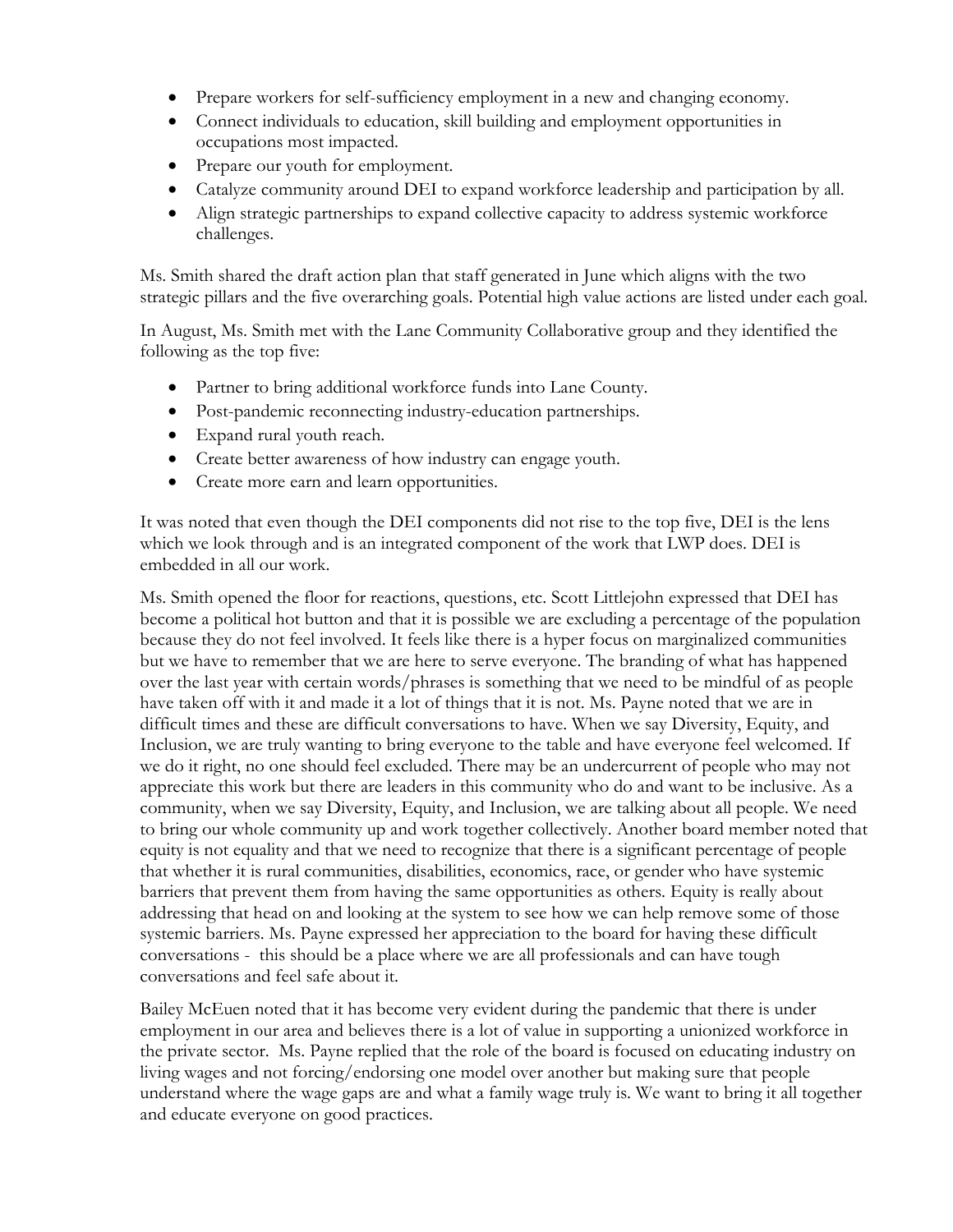# V. LWP YEAR-END PERFORMANCE REPORT

Cindy Perry and Ashley Espinoza highlighted work that has been accomplished over the past year.

- Goal #1: Prepare workers for self-sufficiency employment in a new and changing economy. In spite of COVID, all of our major workforce programs (Adult, Dislocated Worker, and Youth) exceeded their goal for entered employment rate. It was noted that our adult provider, Lane County Health and Human Services, is no longer on a corrective action plan for performance. A number of new things were put in place which has really helped their program operations. Lane County Health and Human Services was formally taken off corrective action in July.
- Goal #2: Connect individuals to education, skill-building and employment opportunities in occupations most impacted. We continued to do a lot of training this last year with the majority of it being focused on transportation. Our provider has done a great job on helping people navigate their training programs, complete training, and go to work.
- Goal #3: Prepare our youth for future employment. In spite of COVID, our youth providers have engaged hundreds of youth/young adults in workforce type activities.
- Goal #4: Catalyze the community around diversity, equity, and inclusion (DEI) to expand workforce leadership and participation opportunities for all. LWP implemented the equity lens almost four years ago. We were very intentional with our service provider around reaching out to our partners, stakeholders, community colleges, community-based organizations, etc. to increase awareness in the community about the training opportunities available through the WorkSource Center and our funded programs. There have been small gains made over the years with the largest gain in reaching workers 50+ in age. We are taking a critical look at the lens to see if it is time to be updated.
- Goal #5: Align strategic partnerships to expand our collective capacity to address systemic workforce challenges.
	- o We are expanding our participation with the Lane Community Collaborative group by leveraging our virtual platform. The virtual platform allows our rural communities to participate.
	- o Discard Upcycling/Viking Textile Maker Hub: In a very short time, an Industrial Sewing/Classroom curriculum was developed. To date, 13 trainees completed the industrial sewing course with four trainers (one bilingual in English and Spanish). Funding was provided by Business Oregon, Oregon Cascades West Council of Governments, and Lane County totaling \$75,000. This model will be used as a template to launch two other hubs in the State.
	- o LWP, in partnership with the Technology Association of Oregon, Southern Willamette Valley Region, has launched a series of cultural intelligence training workshops. The fiveweek cohort workshop series is designed for HR and Hiring Managers to upskill around Cultural Intelligence for team performance. 13 participants in the first cohort took part in a Cultural Intelligence (CQ) Assessment that covers knowledge, drive, strategy, and action. A follow-up session was offered that allowed space for shared language, peer to peer reflection, and community building. Opportunities such as this allow individuals to assess why we do what we do, is there a better way, are there things we are not considering, is there unconscious (or conscious bias), etc. By offering these opportunities, individuals can make these assessments on their own and we can help support them through that process. A second cohort will be offered in November. Through this DEI initiative, we are hearing from people that they are starting to do things differently with the new information they have. It is important to create the space for learning and not allow our personal beliefs into that learning space.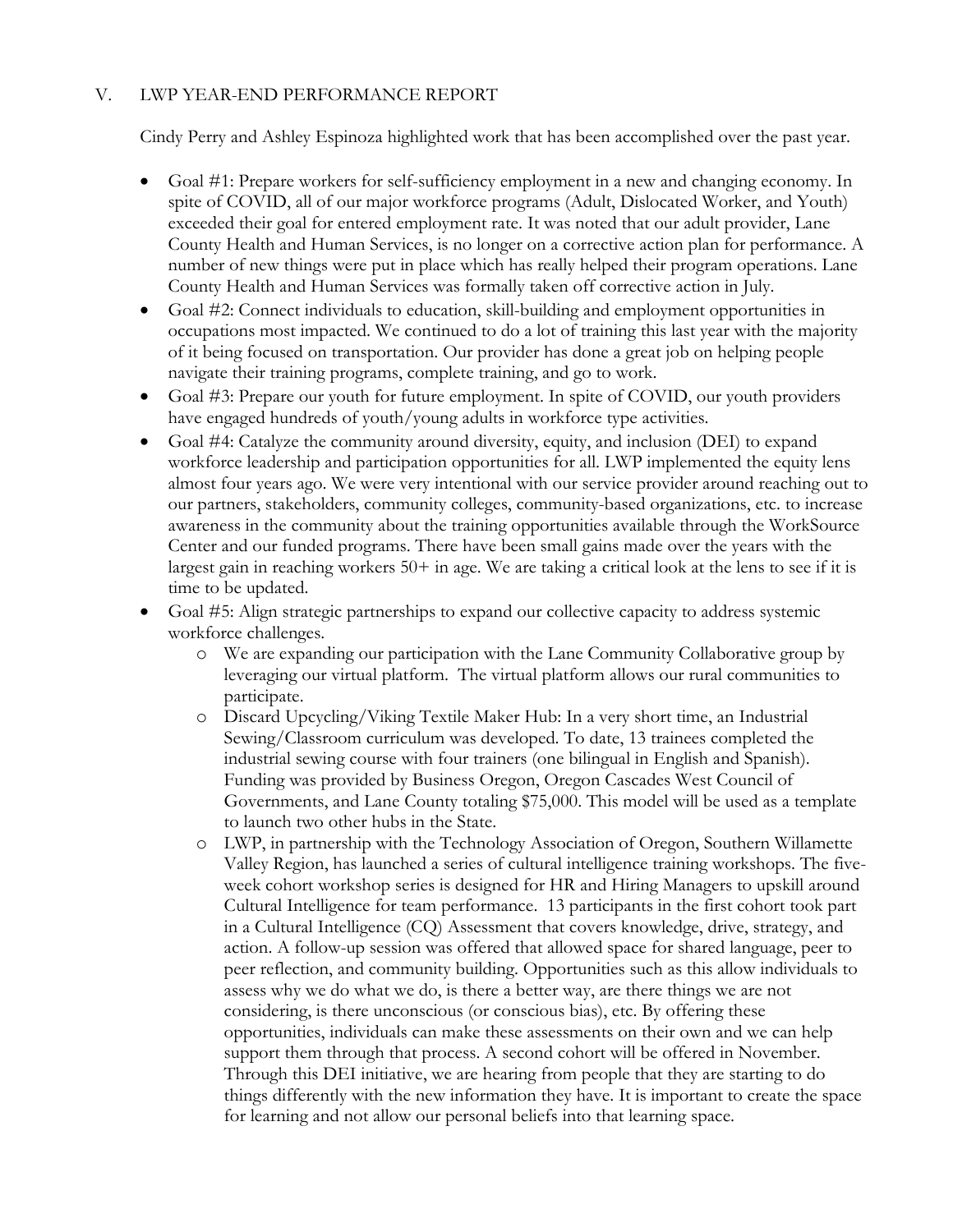- o Growing People, a cohort brought by Eugene's Table, focused on food and beverage manufacturing. This was done in partnership with Knowledge Waits Consulting and Northwest Food Solutions. This was the first time it was done in Lane County and it provided over 300 hours of learning, hands on analysis, and problem solving. 11 food and beverage professionals from seven companies participated. The curriculum included safe workplace, transforming culture, improving production effectiveness, daily management, and food safety culture. Each participant received a lean manufacturing certificate upon completion.
- o World Class Industries Right Here Phase 2: In 2018, we launched a World Class Industries Right Here campaign at the Eugene Airport. Featured sectors at that time were Tech, Food and Beverage Manufacturing, and Wood Products. Based on the tremendous success, we are looking at doing a 2.0 version that will bring a cohesive message throughout the County. We will be utilizing video, brand journalism content focusing on sector industries and participating businesses, website landing page, etc.
- o Diversity, Equity, and Inclusion (DEI): There is a DEI tab on our website which provides research-based information and resources. There are many challenges to overcome including: economic inefficiencies; labor force shortages and under-utilization; organizational readiness; recruitment and retention worksite culture including: occupational segregation; implicit bias and unconscious bias; microaggression; marginality; oppression; and stereotype threat. We talk about what we think things are like but once you start digging into the numbers and seeing how things historically were put into place to exclude and not include, then we begin to realize there is more to this story. From there we can work on how we move forward together so that everyone is included.

### VI. CHAIR'S REPORT

Ms. Adams reviewed LWP Board, Executive Board, and Lane Council action items to date in Calendar Year 2021.

### VII. EXECUTIVE DIRECTOR'S REPORT

• Legislative Updates

The nine local workforce boards are doing advocacy work around getting people back to work. It is not to say that there are not opportunities – we are going to see people return to work as unemployment benefits expired September  $5<sup>th</sup>$ . However, we will in all probability see more significant skills gaps. To ensure an equitable economic recovery, we need to help local businesses and provide a hand-up for Oregonians most impacted by COVID-19. The State has received a significant amount of recovery funds and to address the workforce challenges, we are asking for a \$50 million investment in three broad, proven workforce strategies to transition 10,000 Oregonians to good jobs. The three strategies are:

- o Increase Local Service Capacity: implemented through established networks of local partners that provide start-to-finish career coaching services including outreach, referrals to skill development and training opportunities, and referrals to wrap around support services that enable participation and success.
- o Earn and Learn Opportunities to Re-Career: providing paid internships, paid community service work, stipends, and other income supports in conjunction with occupational training and placement into middle-income career opportunities. This would be the piece that is most beneficial to an employer.